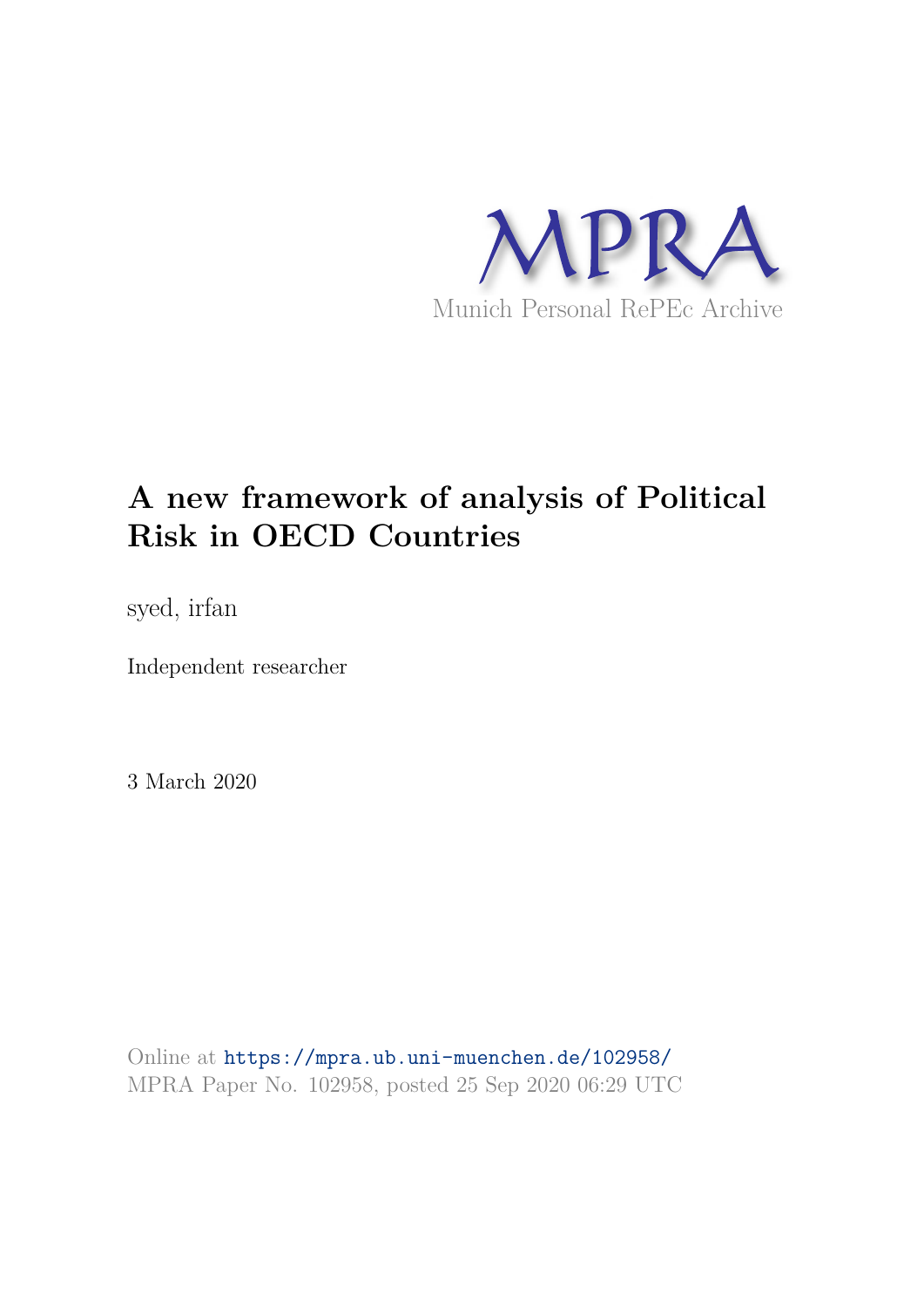## A new framework of analysis of Political Risk in OECD Countries

Irfan Syed 02/06/2019

#### Preliminary draft

A working paper about the analysis of political risk: a new theoretical framework of analysis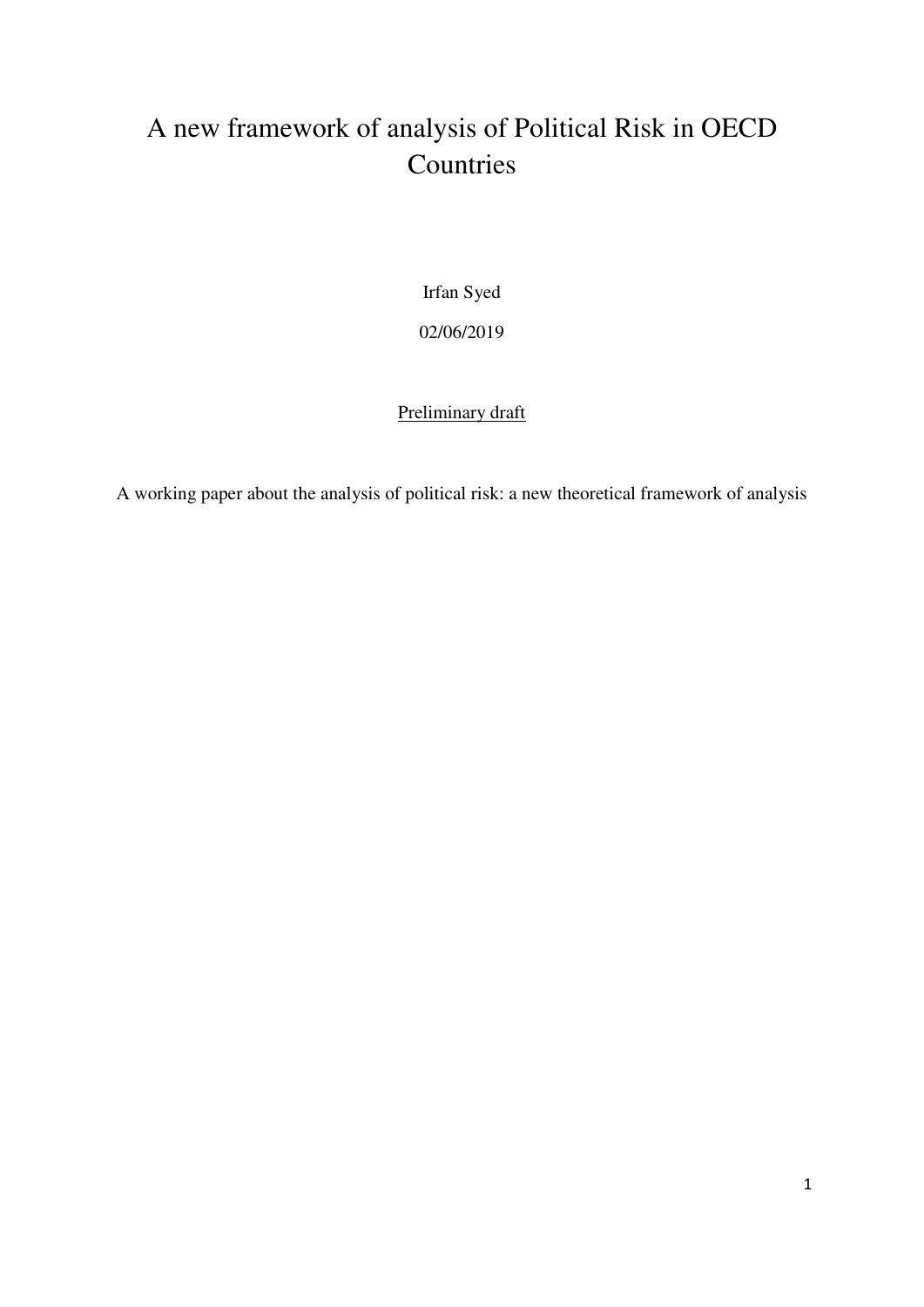#### **Abstract**

The motivation behind this paper is to present another model of investigation that – mulling over current ideas of political risk and present day speculations of globalization – incorporates in a thorough system the more conventional factors of political risk with another transnational variable.

Political Risk Analysis (PRA) is the expository control that attempts to make a sensible system of data on the risk profile for undertakings working and putting resources into far off nations. Political Risk Analysis, by its own one of a kind definition, centers around non – commercial risks, that is, risks emerging from the socio – political environment of a given Country.

The idea of political risk and the investigation methodology embraced and utilized in PRA are incredibly heterogeneous, fluctuating significantly one case at a time case. Anyway a typical example can be recognized. In pretty much every definition or operational idea of political risk, the spotlight depends as a rule on the interior measurement. The models created by both open and private offices and institutions tend in certainty to put together their models with respect to factors and markers inward to the nation object of the examination.

As we would like to think this methodology is restricted. In the present globalized and regularly evolving world, we feel that in any political risk examination model it is major to incorporate a transnational point of view. A transnational variable ought to likewise be made so as to supplement the national variable by weighting the impacts of the universal and worldwide measurement on nearby and national socio-political occasions.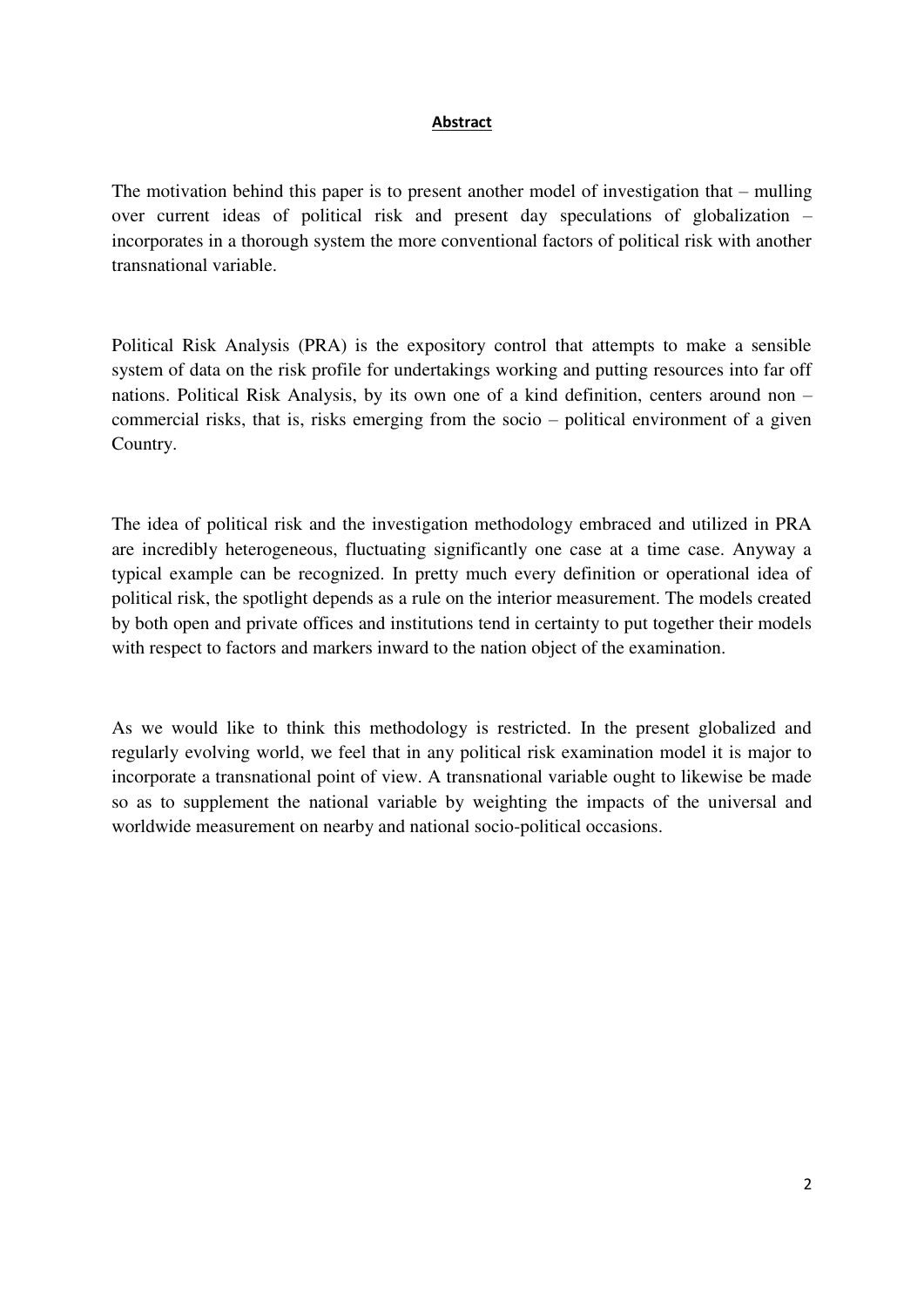#### *Political Risk Analysis*

The control of Political Risk Analysis (PRA) is frequently observed as a segment of the more extensive order of Country Risk Analysis (CRA). CRA started to be created after the finish of the subsequent universal war and the insistence in the "west" of the liberal-free enterprise financial model. The post-war advancements not just observed a fast remaking and monetary ascent of western European nations, and the assertion of the USA as the most evolved nation, yet in addition, since the '60s, a procedure of summed up de-colonization in numerous nations beforehand under the immediate control of western Powers.

The need of western ventures to put and work in political, financial, social environments of recently shaped nations brought numerous institutional offices and private specialists to build up another control, nation risk examination, so as to make a solid structure of data on far off nations risk profile on the side of big business' speculations and activities. The ascent of nation risk investigation developed, at that point, as an immediate result of the particular need, originating from the business world, to have a lot of data about risks in a given nation for future potential tasks and speculations.

As Meldrum attests "all business exchanges include some level of risk. At the point when business exchanges happen across universal fringes, they convey extra risks not present in household exchanges. These extra risks, called nation risks, regularly incorporate risks emerging from an assortment of national contrasts in monetary structures, arrangements, socio-political institutions, geology, and monetary forms. Nation risk investigation endeavors to recognize the capability of these risks to diminish the normal return of a cross-outskirt speculation" (Meldrum, 2000).

In a subsequent stage, from the mid-70s and 80s, the focal point of CRA quickly moved from political risks to monetary and money related risks. Nation Risk Analysis models, recently dependent on subjective information examination methodologies, started do create numerical and measurable strategies for the investigation – and accumulation - of complex quantitative information.

The new pattern in CRA likewise included the improvement of aggregative risk scores file so as to think about the risk level among a wide range of nations. This usable and theoretical move in the control of CRA was expected basically to the obligation emergencies during the 80s and monetary emergencies during the 90s, that pushed undertakings to grow new investigation systems so as to work in far off nations shielding their benefits. (Gioria et all, 2012. Bouchet et all, 2003).

The empirical researches attempting to bring to light the essence of causes and consequences of country risk on economics of developing countries, made up the main contribution of numerous studies and empirical researches, making an abundant empirical findings and theoretical advances.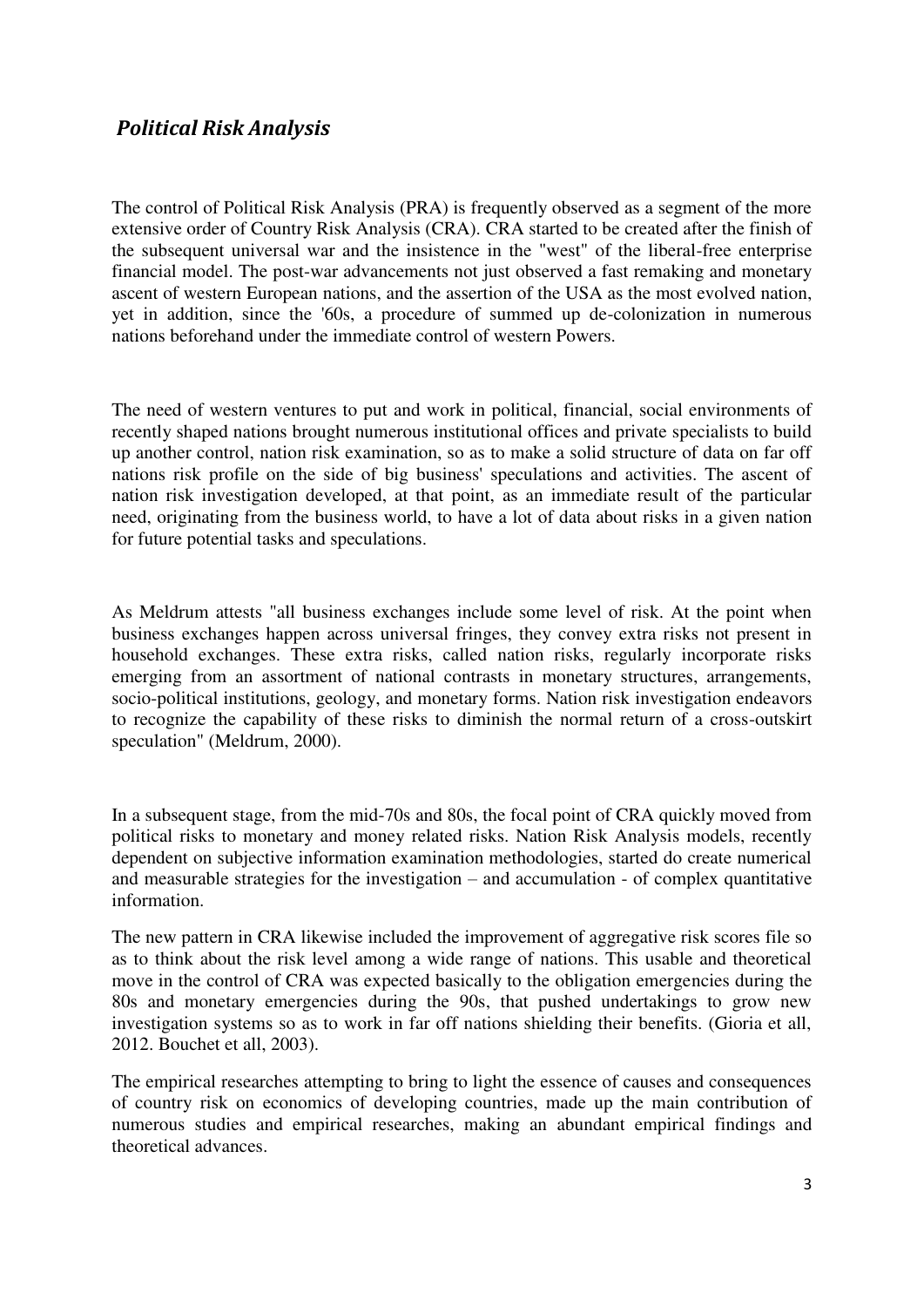In other empirical analyses, there are numerous papers regarding the determinants of risk country in developing countries. Thus, there could be a significant relationship between economic risk and Country risk in overall, as highlighted by (Khemiri, S & Zorgui, I., 2015). In other researches, the economic risk could be the prime cause of capital flight, as underlined by (Le  $& Zak, 2006$ ) or the empirical findings of several empirical studies such as: (Jensen, 2008).

The harmful impact of political instability could be deeper on the economics, reducing the accumulation of capital and decreasing economic growth in various developing countries as identified by (Jaouadi et al, 2014), as its negative effects on FDI as underlined by (Topal, 2006).

Regarding several authors, political risk could be the main cause of the flight of investment from the developing countries, with high risk: the statement seems to be consolidated by numerous studies, As underlined by (Elleuch et al (2015) or the study conducted by (Le&Zak, 2006, Butler K. C & Joaquin J. C, 2008).

### *The concept of political risk*

Robock, certify that there are political risks in universal organizations when there are discontinuities in the circle of business, these discontinuities are difficult to foresee and are the aftereffect of a political move. So as to be a political risk these discontinuities ought to speak to a likely danger for an unfamiliar undertaking's benefits and additionally targets. (Robock, 1971). In accordance with this methodology is the meaning of Haendell, for whom political risk is the risk or likelihood of event of political occasions that may change benefit desires for a speculation. (Haendell, 1979).

The Multilateral Investment and Guarantee Agency (MIGA), establishment part of the World Bank Group, is by no uncertainty a PRP. MIGA characterizes political risk as "the likelihood of interruption of the tasks of organizations by political powers and occasions, whether they happen in have nations or result from changes in the global environment. In have nations, political risk is to a great extent determined by vulnerability over the activities of governments and political institutions, yet in addition of minority gatherings and dissident developments." (MIGA, 2011).

In the 2011 report on "World Investment and Political Risk" MIGA recognizes eight primary segments, or factors, of political risk (MIGA, 2011):

• Transfer and convertibility limitations: risk of misfortunes emerging from an investor's failure to change over nearby cash into unfamiliar trade for move outside the host nation. Cash cheapening isn't secured.

Expropriation: the loss of venture because of biased acts by any part of the administration that may lessen or wipe out proprietorship, control, or rights to the speculation either as aftereffect of a solitary activity or through an amassing of acts by the legislature.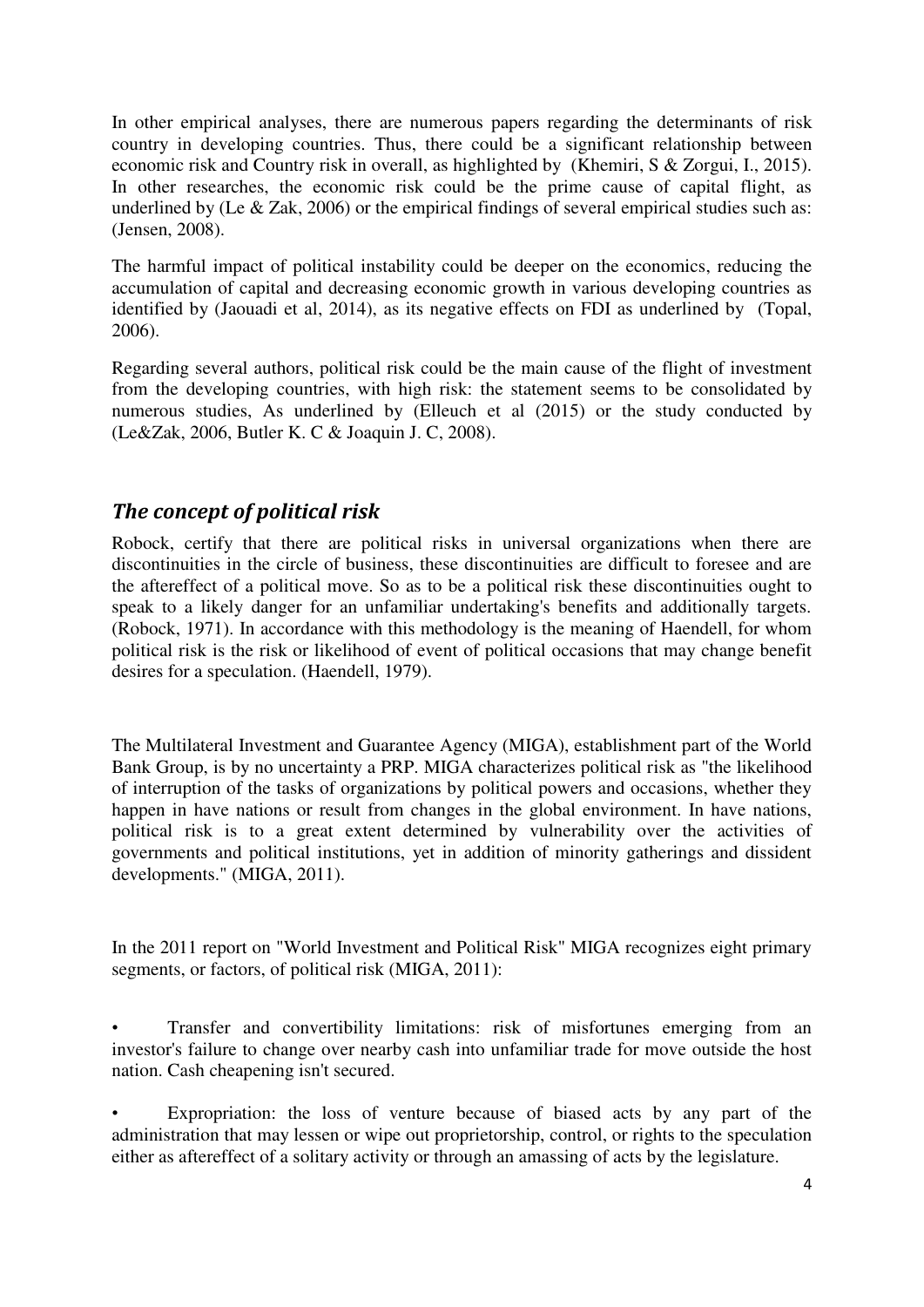• Breach of agreement: risk of misfortunes emerging from the host government's break or renouncement of a legally binding concurrence with the investor, including non-respecting of arbitral honors.

• Non-respecting of sovereign financial commitments: risk of misfortunes due to rebelliousness government ensures making sure about full and ideal reimbursement of a debt that is being utilized to fund the improvement of another undertaking or the upgrade of a current task.

• Terrorism: risk of misfortunes because of politically persuaded demonstrations of viciousness by non-state gatherings.

War: risk of misfortunes because of the decimation, vanishing, or physical harm because of sorted out inner or outside clashes.

• Civil unsettling influence: risk of misfortunes because of social agitation.

• Other unfriendly regulatory changes: risk of misfortunes for unfamiliar investors originating from discretionary changes to guidelines.

This last way to deal with political risk is received additionally by the Organization for Economic Co-Operation and Development. The OECD utilizes a nation risk methodology depending principally upon a numerical measurement approach, distinguishing and ascertaining a nation risk score dependent on monetary financial measurements. In this model the political risk segment has the job of a subjective revision made to a collected score of monetary financial risk.

Actually, the OECD built up an alleged Country Risk Assessment Model (CRAM) to make a totaled score giving the nation risk profile. The CRAM is created beginning from a monetary financial risk score, created through a quantitative risk investigation model dependent on three full scale factors: installment experience, financial circumstance and financial circumstance. These three factors structure a collected monetary financial risk score, which is "subjective balanced" with the political risk score. That is, the "political circumstance" of a nation is utilized to change, in better or more regrettable, the score so as to have an overall nation risk score. The CRAM is taken as a perspective by numerous different entertainers.

For OECD, the "political risk" at that point is described by:

- Political strength;
- Social pressures;
- Expropriations;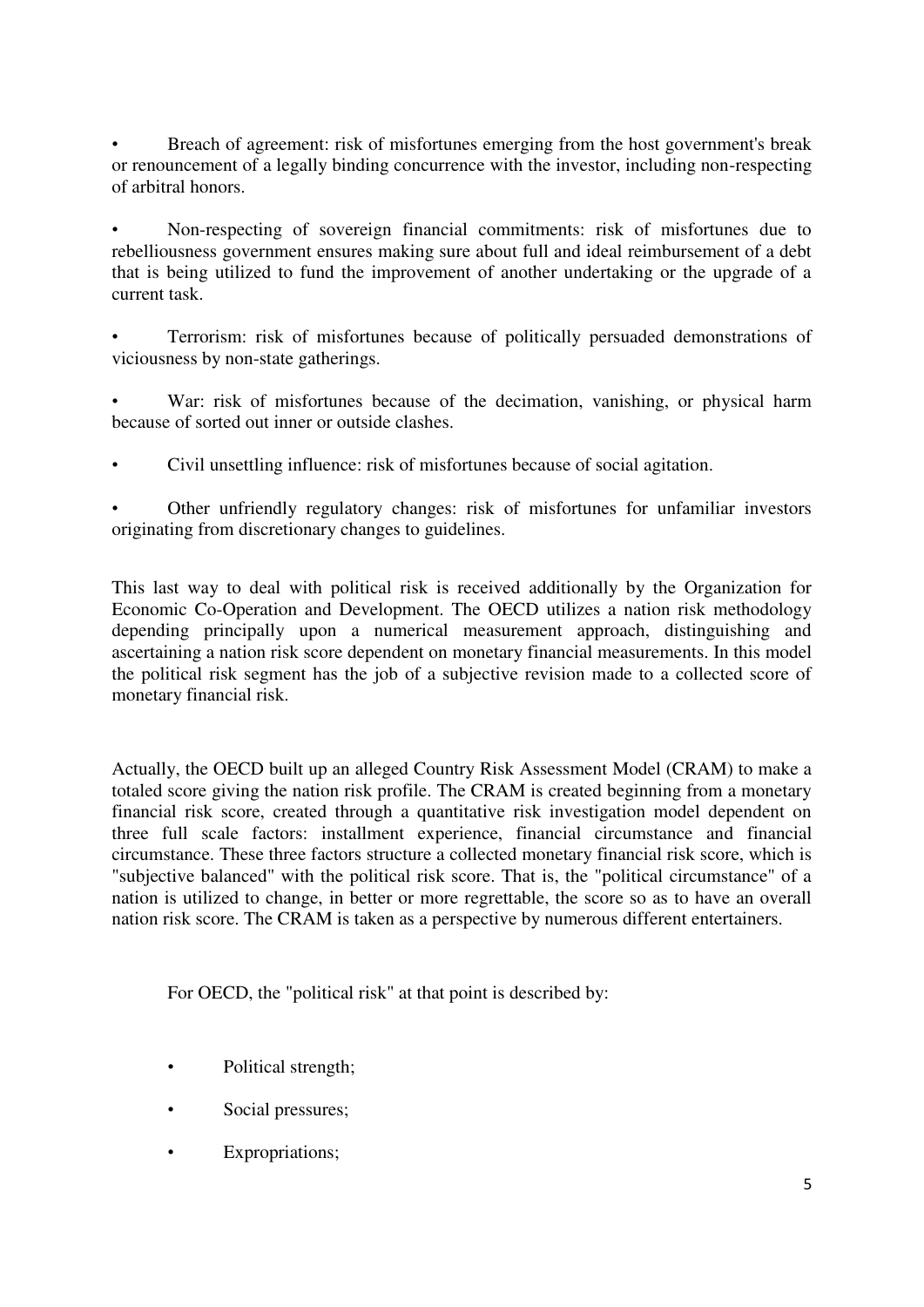- Political viciousness:
- Transfer risk.

#### *Conclusions*

The goal of this paper was to build up a calculated model, and to propose another theoretical way to deal with political risk investigation through the presentation of a universal/trans national variable/measurement.

To this end, we concentrated in building up the reasonable methodology and in exploring the most dependable markers and sources (accessible through Open Source Intelligence) for the development of the worldwide/trans-national variable. We believe that the sub measurements proposed, and the relative pointers, speak to the most ideal plan for the development of such a variable, given the data and information as of now accessible.

In this last concise section we wish to quickly plot a potential path forward in the advancement of the global/trans-national variable.

We imagine that a more thorough logical exploration in the field of political risk investigation would profit both the scholarly community and the ventures world. Truth be told, an instrument of common advantage could be set up: the scholarly world could support offices and specialists to grow in every case better political examination model gratitude to the information and skill created on themes, for example, political systems, democratization forms, political authority, appointive frameworks, and for sure globalization, and, the undertakings could help scholastic analysts giving direct input, information and data.

Remembering this, we attempted to add to the conceptualization of political risk proposing a model that presented a universal/trans-national variable that remaining parts key so as to build up a model ready to completely catch the political situation in some random nation.

#### *References*

Erb, C. B., Harvey, C. R., & Viskanta, T. E. (1996). Political risk, economic risk, and financial risk. *Financial Analysts Journal*, *52*(6), 29-46.

Topal, M. H. (2016). The effect of country risk on foreign direct investment: A dynamic panel data analysis for developing countries. *Journal of Economics Library*, *3*(1), 141-155.

Elleuch, N., Zorgui, I. and Jaouadi, S. (2015), "Examination of the impact of political and country risk on foreign direct investment inflows in Tunisia", European Academic Research, Vol 2, issue 11, pp: 14434 – 14445.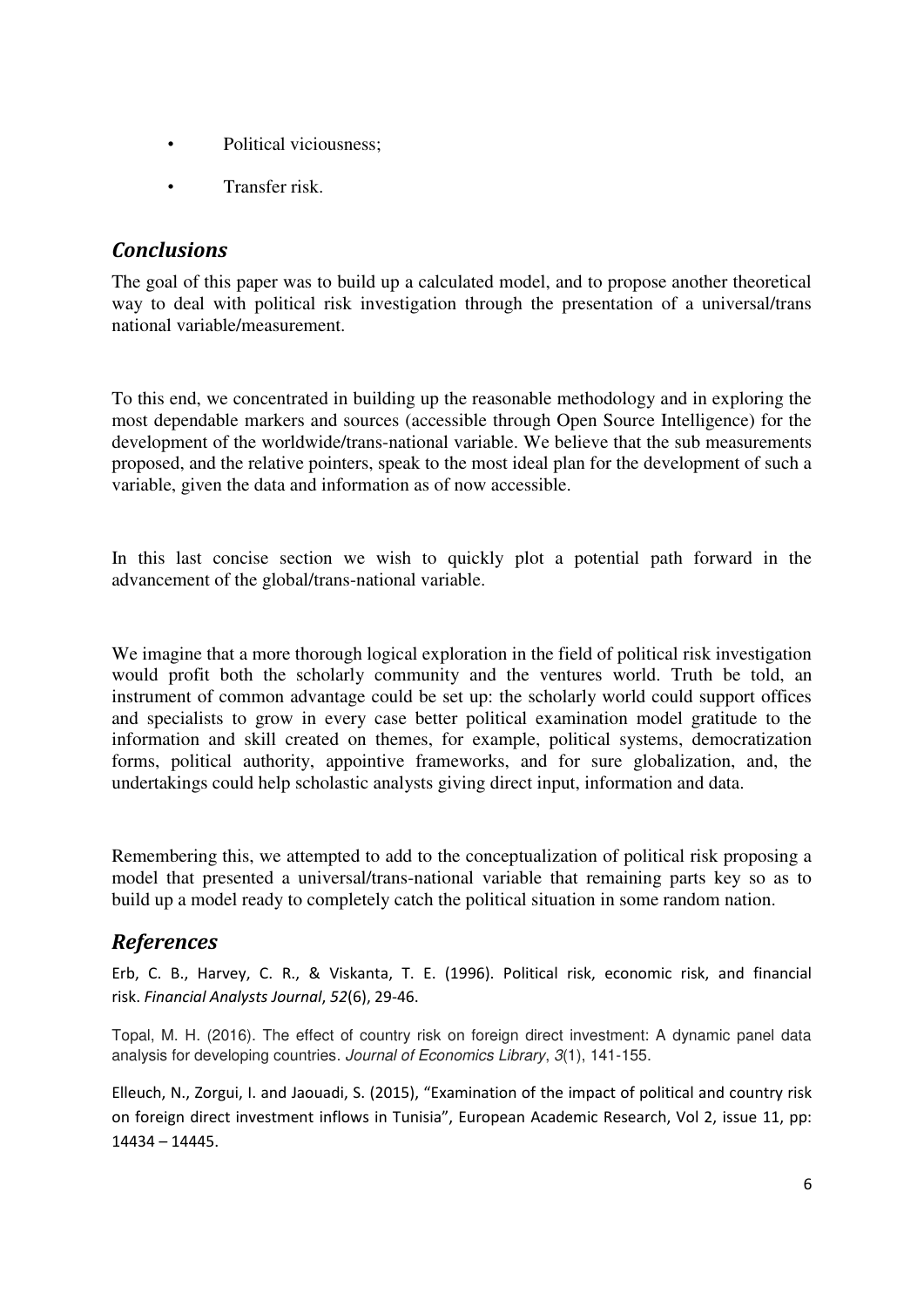Baghdadli, I., Harborne, R., & Rajadel, T. M. (Eds.). (2008). *Breaking the cycle: A strategy for conflictsensitive rural growth in Burundi*. The World Bank.

Ilmakunnas, P., & Kanniainen, V. (2001). Entrepreneurship, economic risks, and risk insurance in the welfare state: Results with OECD data 1978–93. *German Economic Review*, *2*(3), 195-218.

Kobrin, S. J. (1979). Political risk: A review and reconsideration. *Journal of international business studies*, *10*(1), 67-80.

Jaouadi, S., Arfaoui, L., & Ziedi, A. (2014). Political instability and growth: case of the developing countries. *International Journal of Social Science Research*, *2*(1), 19-28.

& Piironen, O. (2014). (De) politicizing good governance: the World Bank Institute, the OECD and the politics of governance indicators. *Innovation: The European Journal of Social Science Research*, *27*(4), 344-360.

Jensen, N. (2008). Political risk, democratic institutions, and foreign direct investment. *The Journal of Politics*, *70*(4), 1040-1052.

Le, Q. V., & Zak, P. J. (2006). Political risk and capital flight. *Journal of International Money and Finance*, *25*(2), 308-329.

Poirier, R. A. (1997). Political risk analysis and tourism. *Annals of Tourism Research*, *24*(3), 675-686.

Al Khattab, A., Anchor, J., & Davies, E. (2007). Managerial perceptions of political risk in international projects. *International Journal of Project Management*, *25*(7), 734-743.

Khemiri, S., & Zorgui, I. (2015). Examination of the aspects of country risk : evidence from cointegration relationship. *International Journal of Statistics and Economics, 16*, 10-19.

Butler, K. C., & Joaquin, D. C. (1998). A note on political risk and the required return on foreign direct investment. *Journal of International Business Studies*, *29*(3), 599-607.

Gordon, K. (2008). Investment guarantees and political risk insurance: institutions, incentives and development. *OECD Investment Policy Perspectives*, 95-103.

Hessami, Z. (2014). Political corruption, public procurement, and budget composition: Theory and evidence from OECD countries. *European Journal of political economy*, *34*, 372-389.

Jensen, N. (2008). Political risk, democratic institutions, and foreign direct investment. *The Journal of Politics*, *70*(4), 1040-1052.

Wisniewski, T. P., & Pathan, S. K. (2014). Political environment and foreign direct investment: Evidence from OECD countries. *European Journal of Political Economy*, *36*, 13-23.

Asteriou, D. (2016). Political instability and stock market returns: Evidence from OECD countries.

Høj, J., Galasso, V., Nicoletti, G., & Dang, T. T. (2006). The political economy of structural reform: empirical evidence from OECD countries.

Alesina, A., De Broeck, M., Prati, A., & Tabellini, G. (1992). Default risk on government debt in OECD countries. *Economic policy*, *7*(15), 427-463.